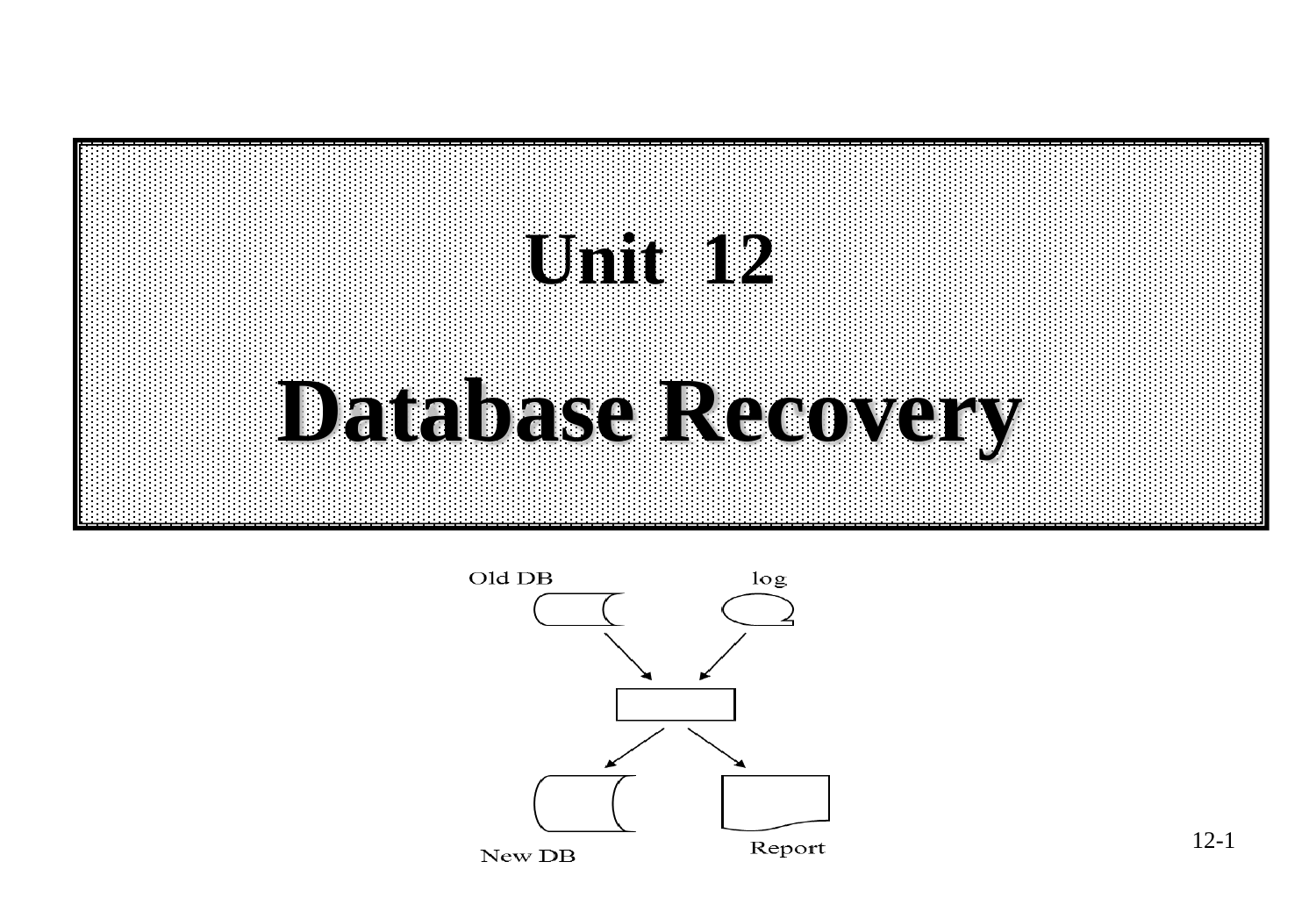### **Contents**

- **12.1 Introduction**
- **12.2 Transactions**
- **12.3 Transaction Failures and Recovery**
- **12.4 System Failures and Recovery**
- **12.5 Media Failures and Recovery**

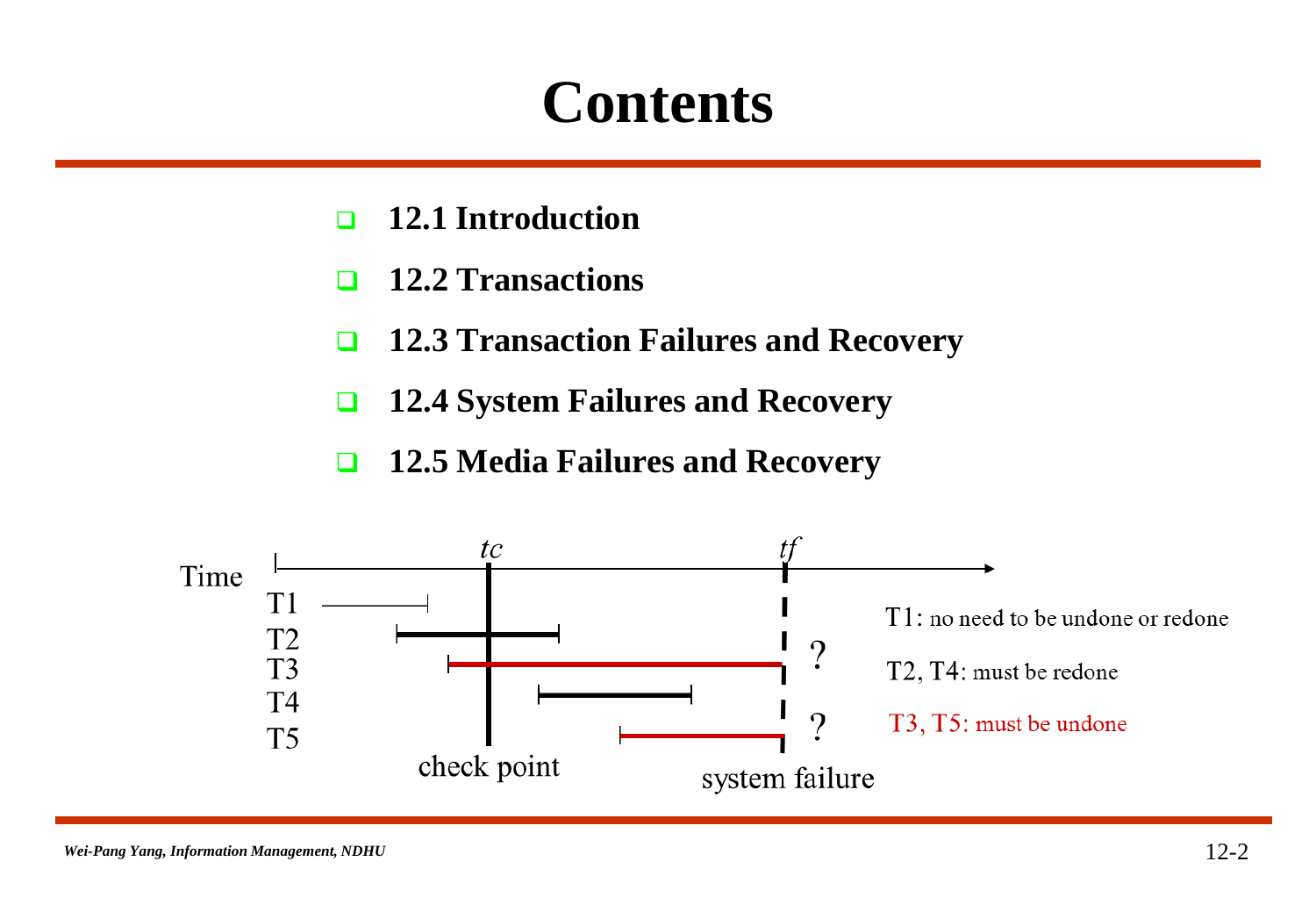### **12.1 Introduction**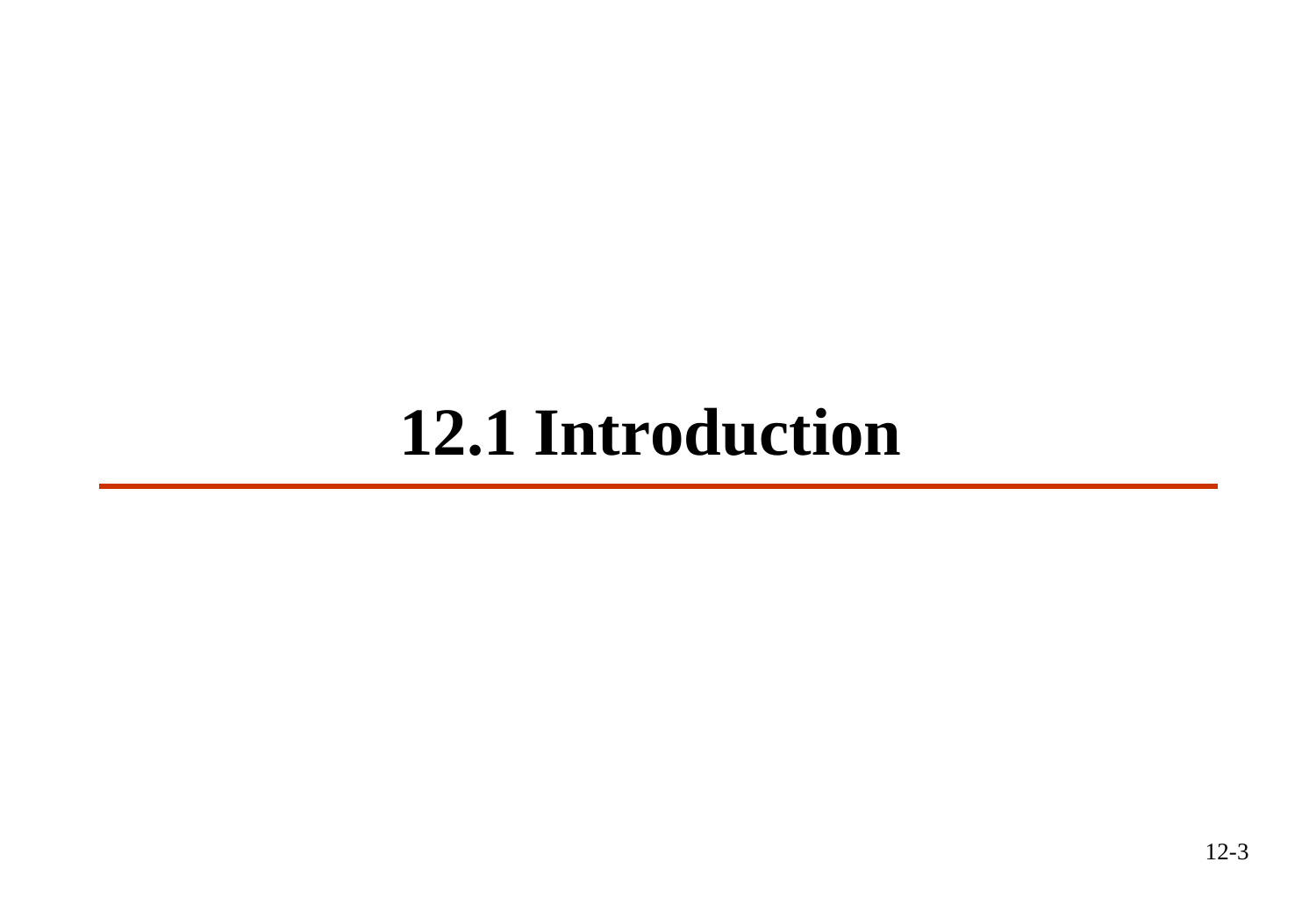### **Database Recovery: Introduction**

#### **The Problem of Database Recovery**

• To restore the database to a **state** that is known to be **correct** after some failures.

#### **Possible Failures**

- programming errors, e.g. divide by 0,  $QTY < 0$
- hardware errors, e.g. disk crashed
- operator errors, e.g. mounting a wrong tape
- power supply, fire, ...
- **Principle of Recovery:**  Backup is necessary

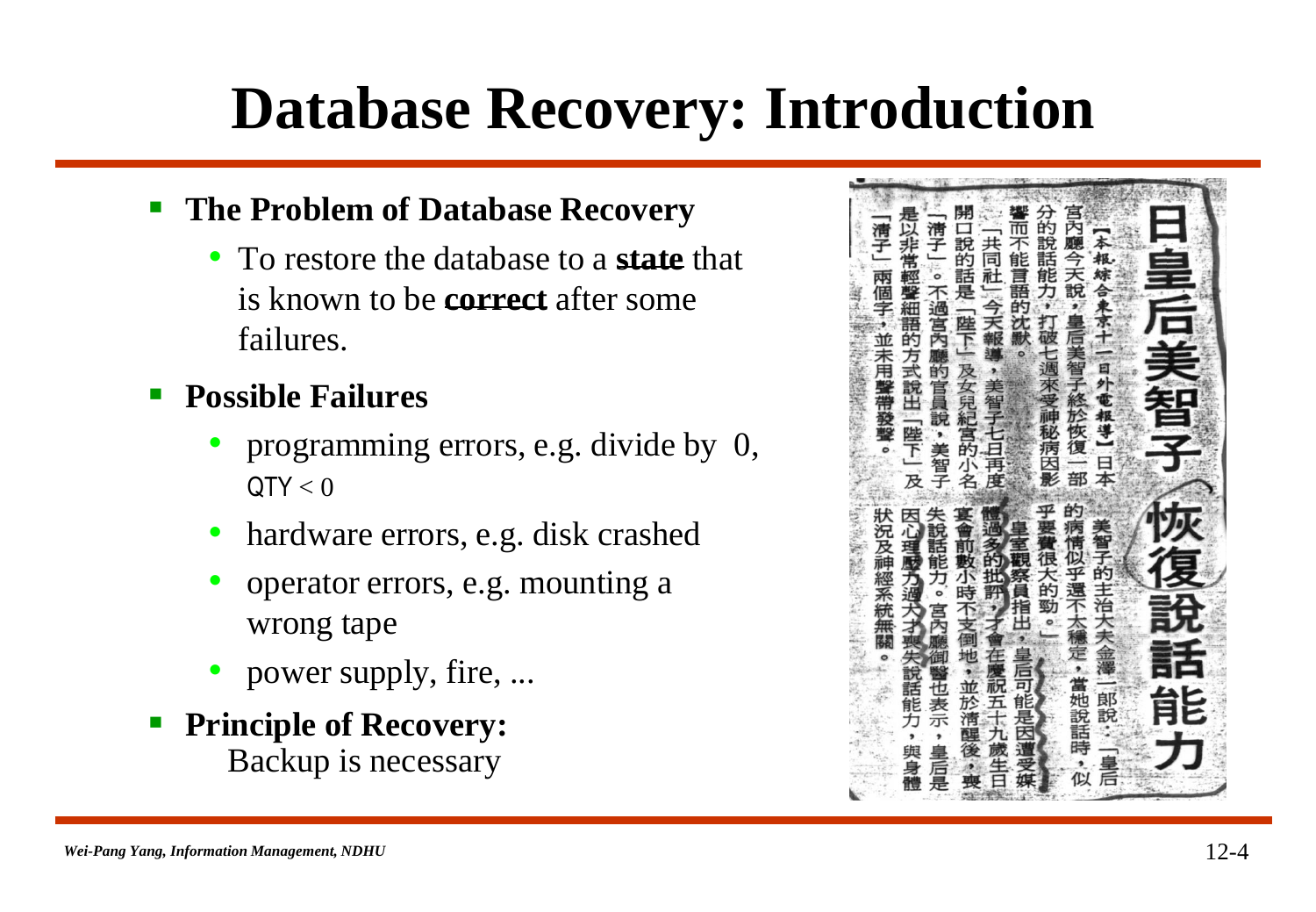### **Database Recovery** (cont.)

#### **Basic approach**

- 1. Dump database periodically.
- 2. Write a log record for every change. e.g. E#, old\_value, new\_value, …
- 3. If a failure occurs:
	- CASE1 : DB is damaged
		- $\implies$  archive copy + redo log = current DB.
	- CASE2 : DB is not damaged but contents unreliable
		- $\implies$  undo some log.

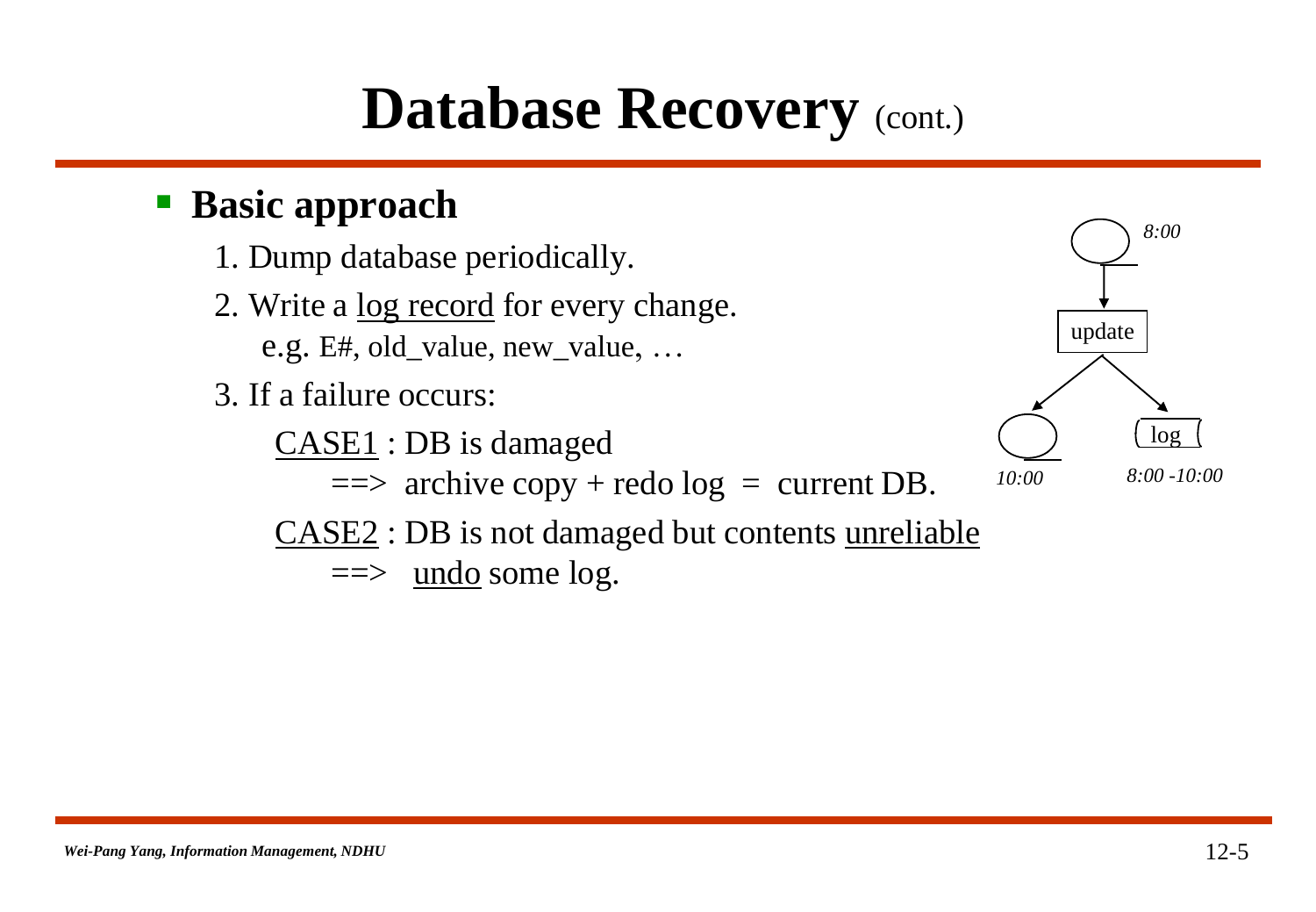### **12.2 Transactions**

- unit of Work
- unit of Recovery
- unit of Concurrency (Unit 13)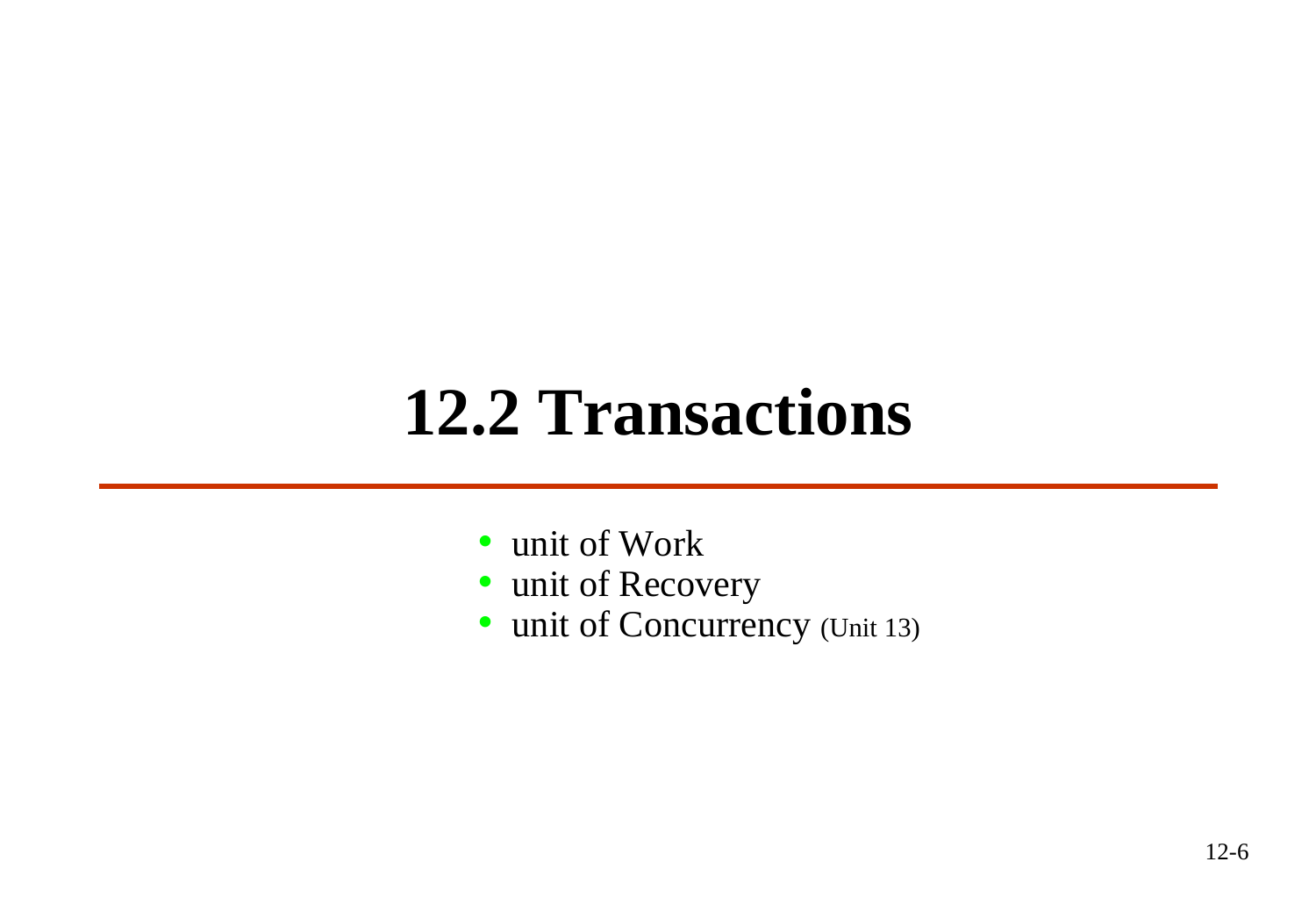### **Transactions: Concepts**

- A logical unit of work.
- Atomic from the point of view of the end-user.
- An all-or-nothing proposition.

```
<e.g.> TRANSFER : PROC; /* transfer account */
       GET (FROM, TO, AMOUNT); 
       FIND UNIQUE (ACCOUNT WHERE ACC#=FROM);
       ASSIGN (BALANCE - AMOUNT) TO BALANCE; 
       IF BALANCE < 0THEN
             DO:
             PUT ( 'INSUFFICIENCY FUNDS'); 
             ROLLBACK;
             END;
         ELSE
             DO:
             FIND UNIQUE (ACCOUNT WHERE ACC# = TO);
             ASSIGN (BALANCE + AMOUNT) TO BALANCE; 
             PUT ('TRANSFER COMPLETE' ); 
             COMMIT;
             END;
      END;
```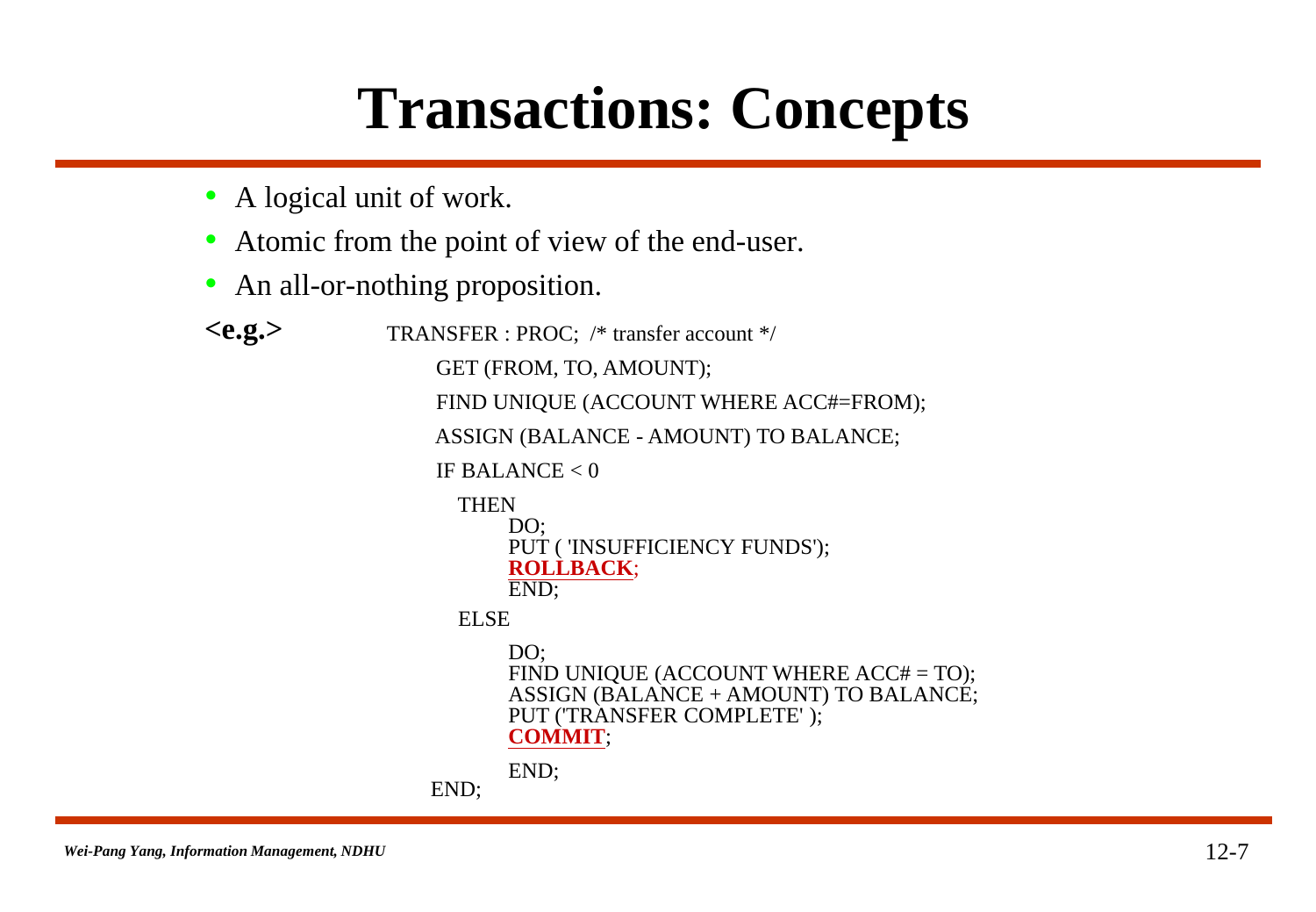### **Transactions: Example**

**<e.g.> [CASCADE CHANGE ON S.S# TO SP.S#]**





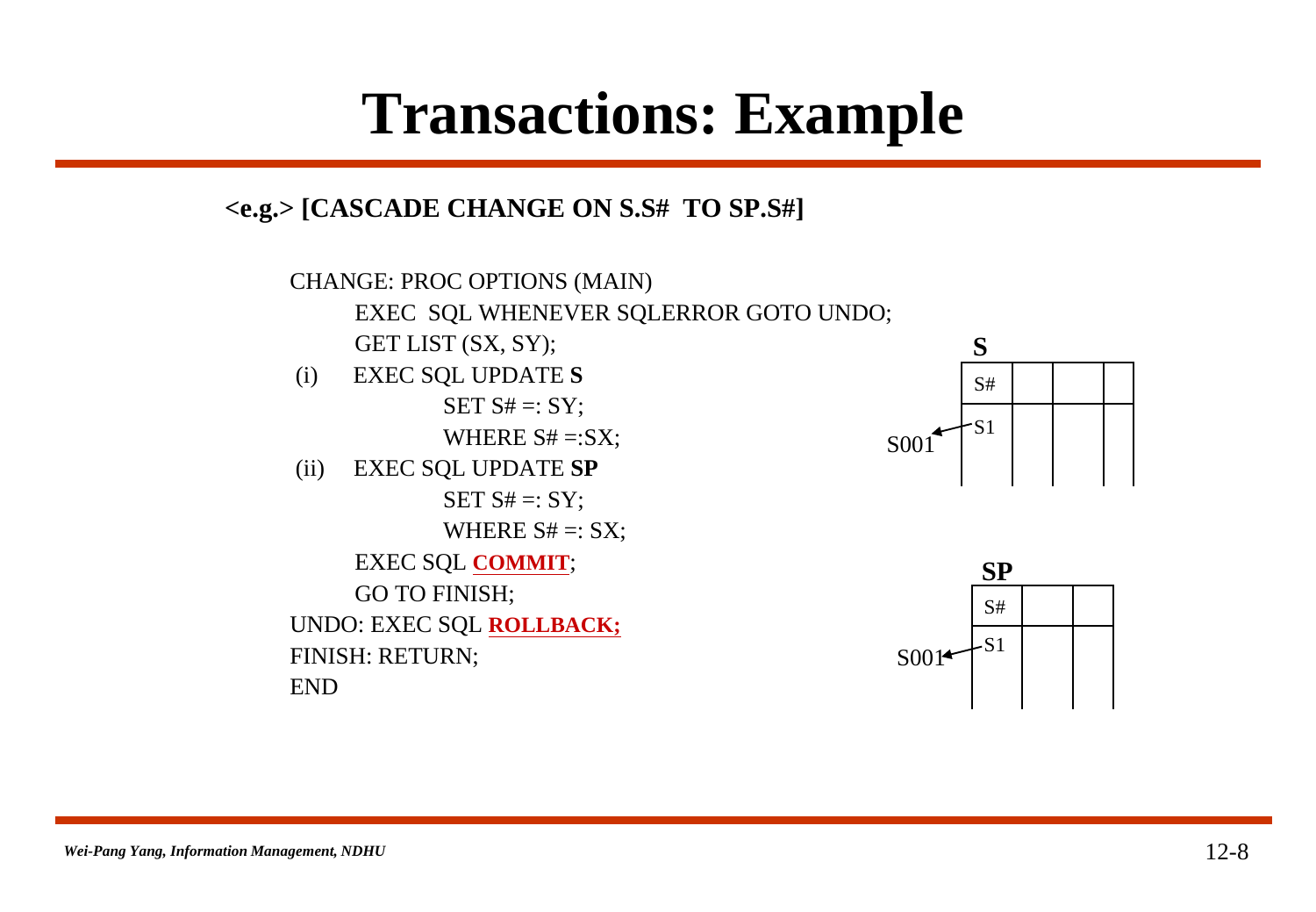#### **Transactions: Structure**

#### • Structure of a Transaction BEGIN TRANSACTION; /\* application specified sequence of operations\*/ **. .** COMMIT;  $\frac{1}{8}$  /\* signal successful termination \*/<br>(or ROLLBACK:  $\frac{1}{8}$  is signal unsuccessful termination \*/  $\sqrt{\frac{2}{\pi}}$  signal unsuccessful termination\*/) • Implicit **BEGIN TRANSACTION, COMMIT, ROLLBACK may be implicit:** Program initiation **BEGIN TRANSACTION** Normal termination  $\longrightarrow$  COMMIT Abnormal termination  $\longrightarrow$  ROLLBACK **Program and Transaction:** one program may contain several transactions**.** Time

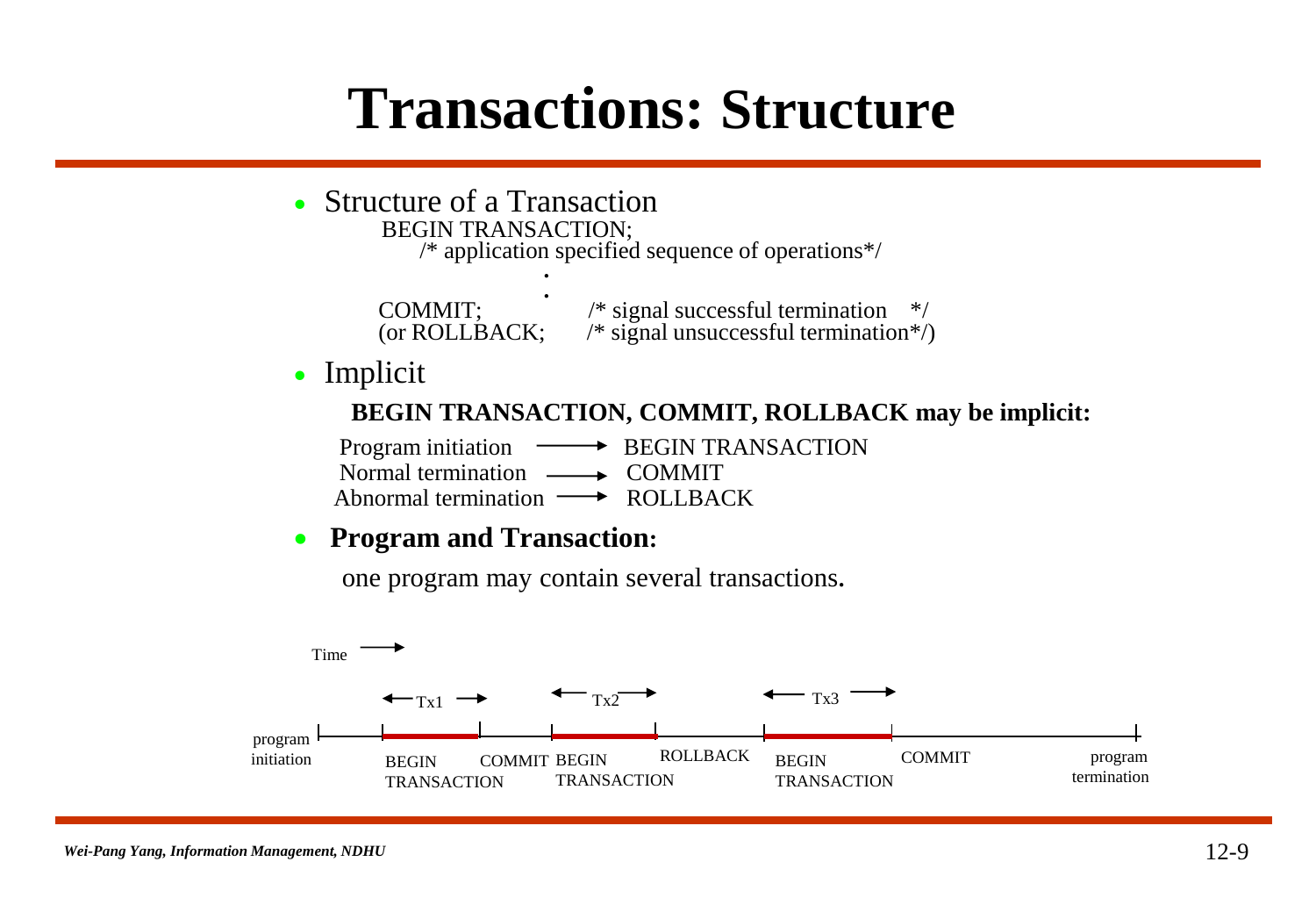### **Transactions: Manager**

#### **• Transaction cannot be nested:**



• Does **Tx2** need to be rolled back?

#### **Transaction Manager:**

Transaction should not be lost, or partially done, or done more than once

<e.g.> Consider the CASCADE example,

if the system crashed between two updates

==> the first update must be **undone** !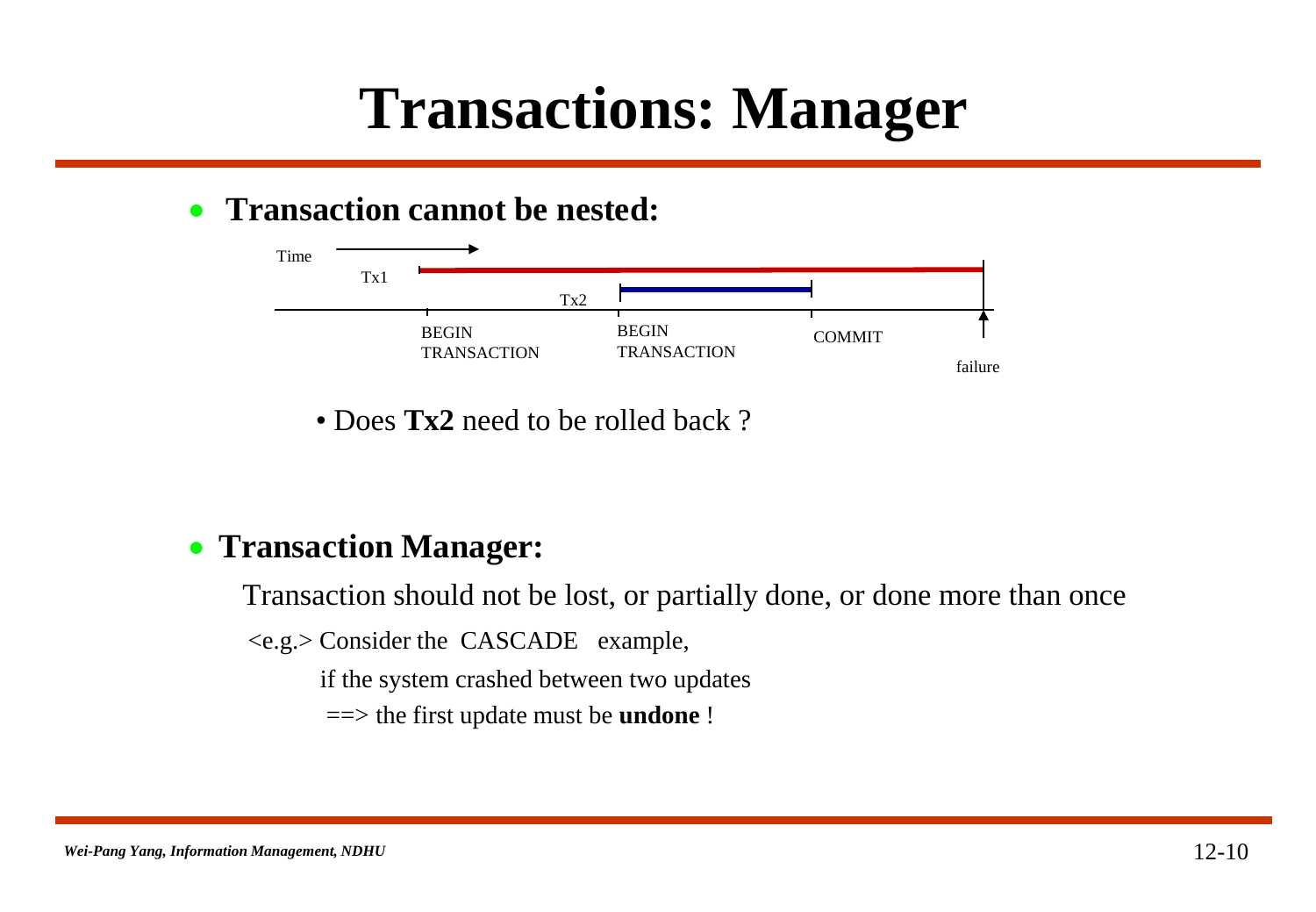### **Transactions: Commit and Rollback**



#### • **COMMIT:**

- signal successful end-of-transaction.
- all updates made by that transaction can now be made permanent. (e.g. buffer to disk)

#### • **ROLLBACK:**

- signal unsuccessful end-of-transaction.
- the database may be in an inconsistent state.
- all update made by that transaction so far must be 'rolled back or undone'
- How to undone an update ?
	- system maintain a **log** or **journal** on tape or disk on which details of all update are recorded.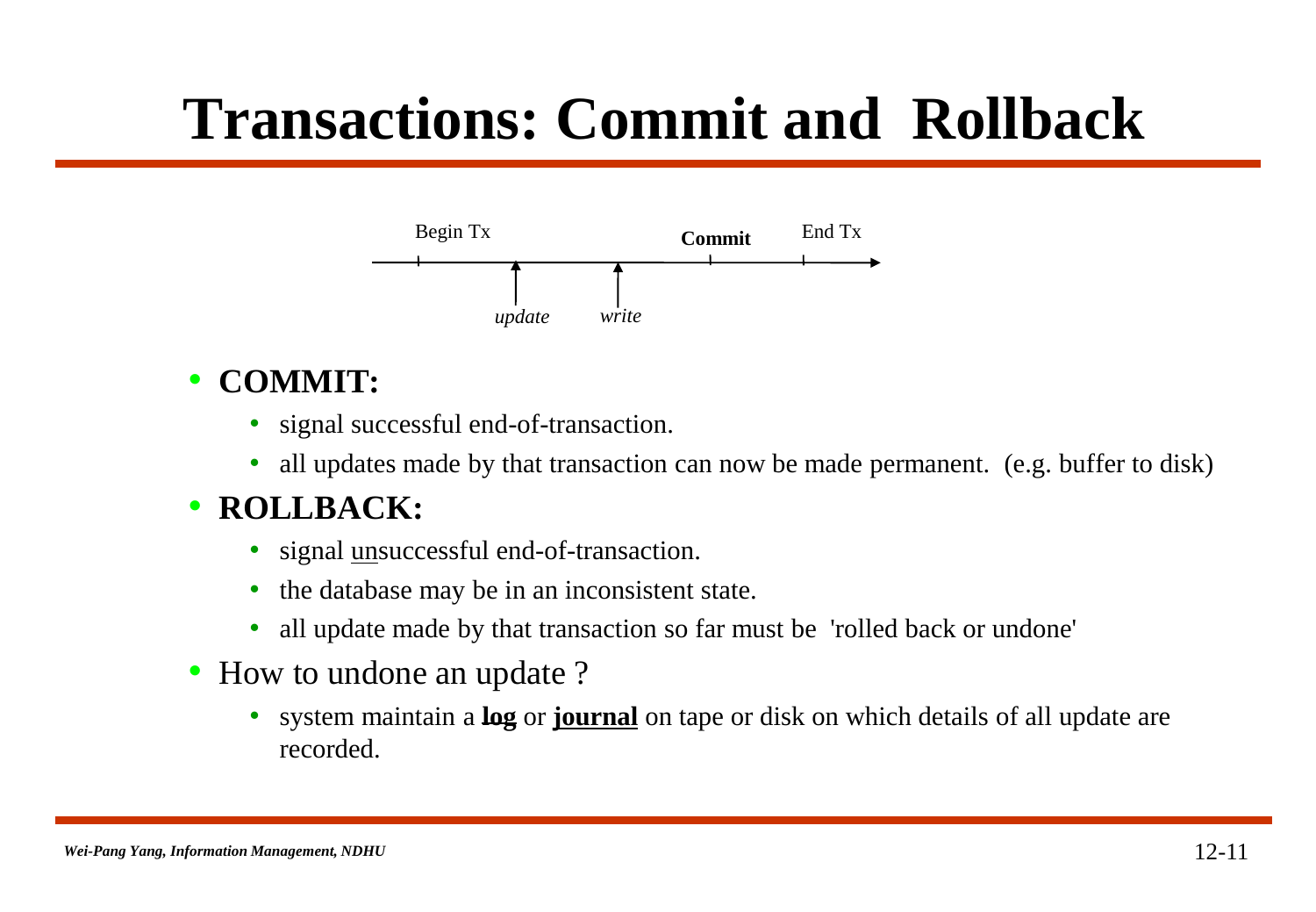#### **Transactions: Synchronization Point (SynchPoint)**

- Represents the boundary between two consecutive transactions.
- Corresponds to the end of logical unit of work.
- A point at which the database is in a **state of consistency**.
- Established by COMMIT, ROLLBACK, and program initiation.



• When a **synchpoint** is established:

**.**

- All updates since the previous **synchpoint** are committed **(COMMIT)** or undone **(ROLLBACK)**
- All database positioning is lost. (e.g. cursor).
- All record locks are released. **. .**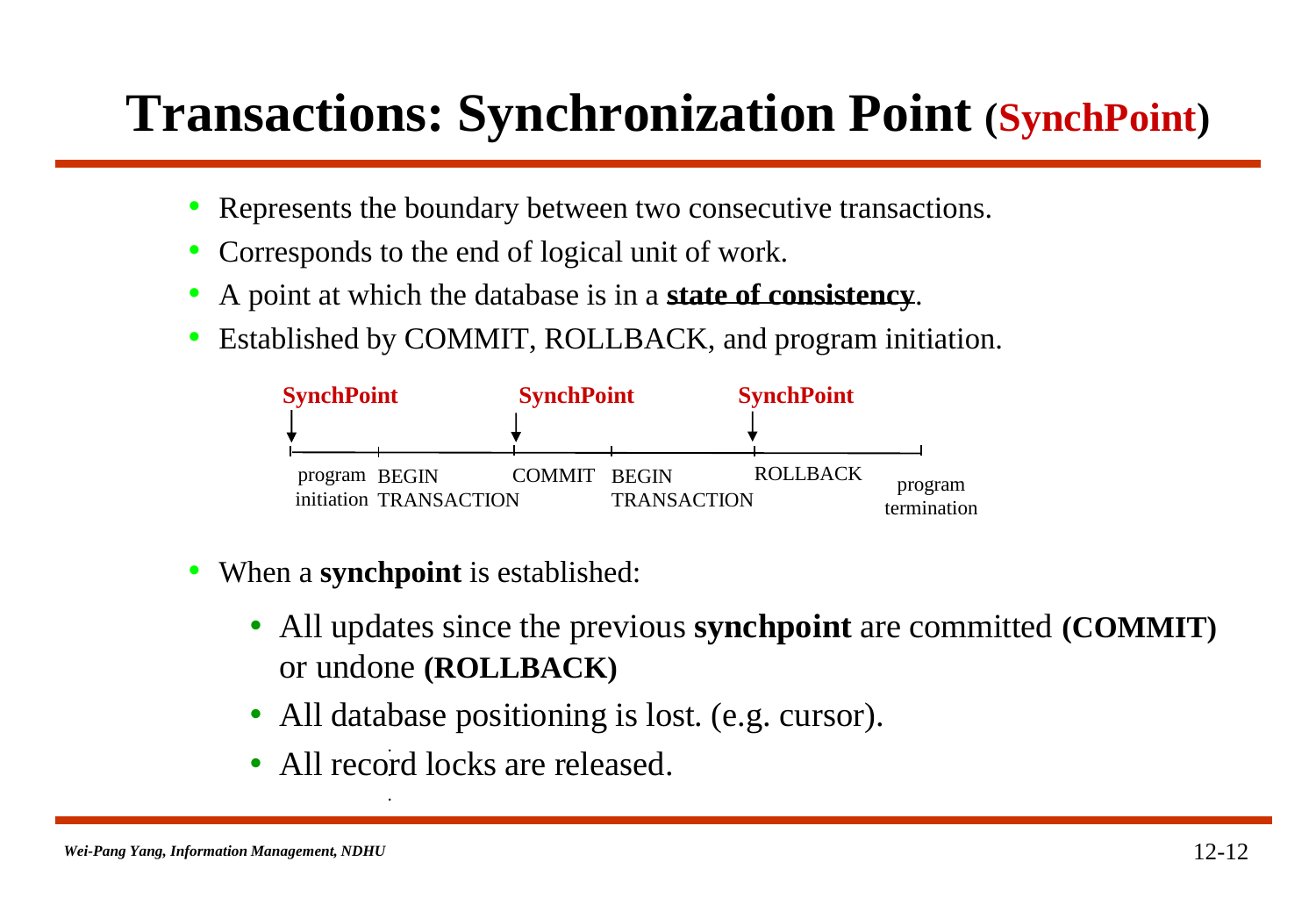### **Types of Transaction Failure**

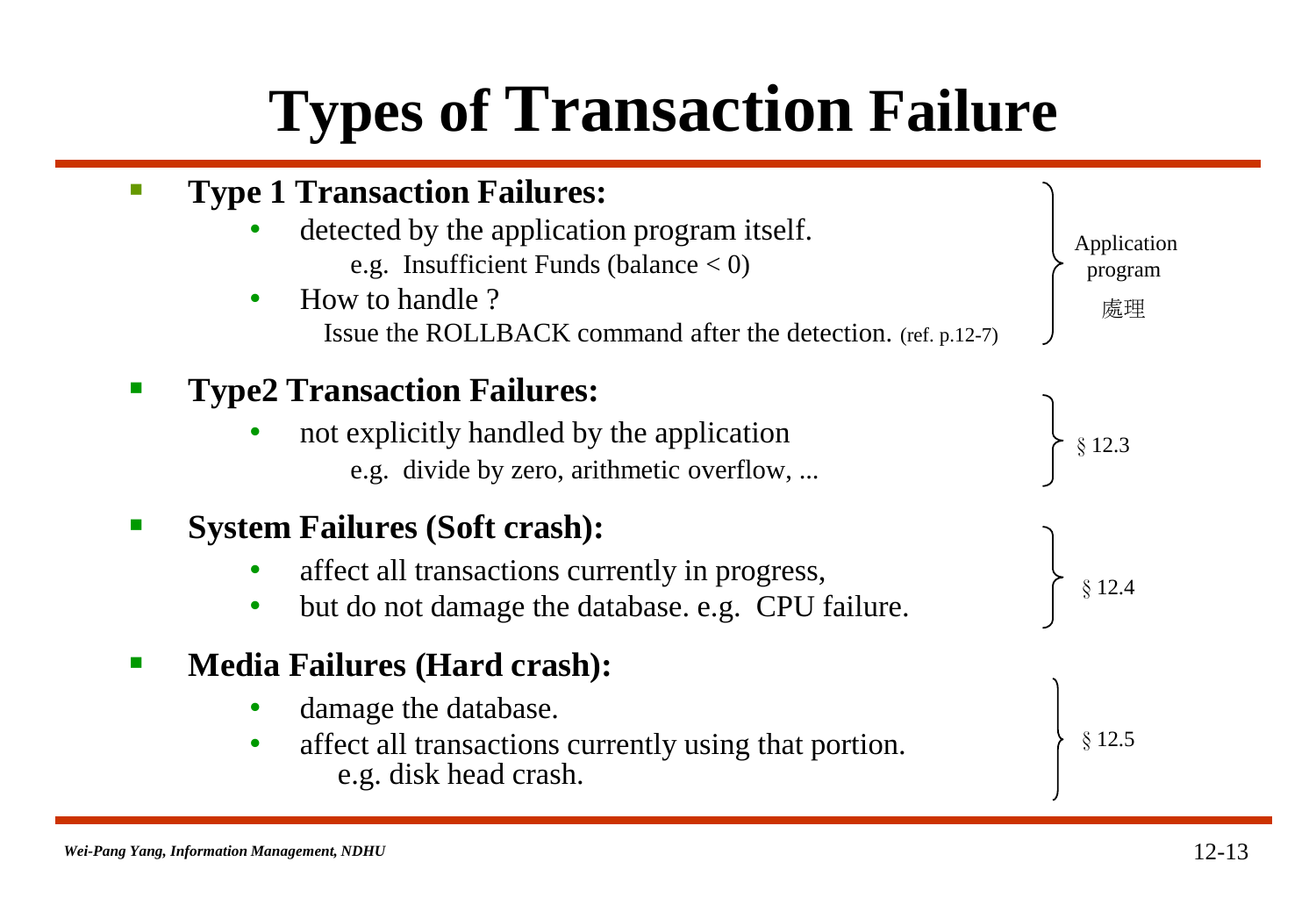### **12.3 Type 2 Transaction Failures and Recovery**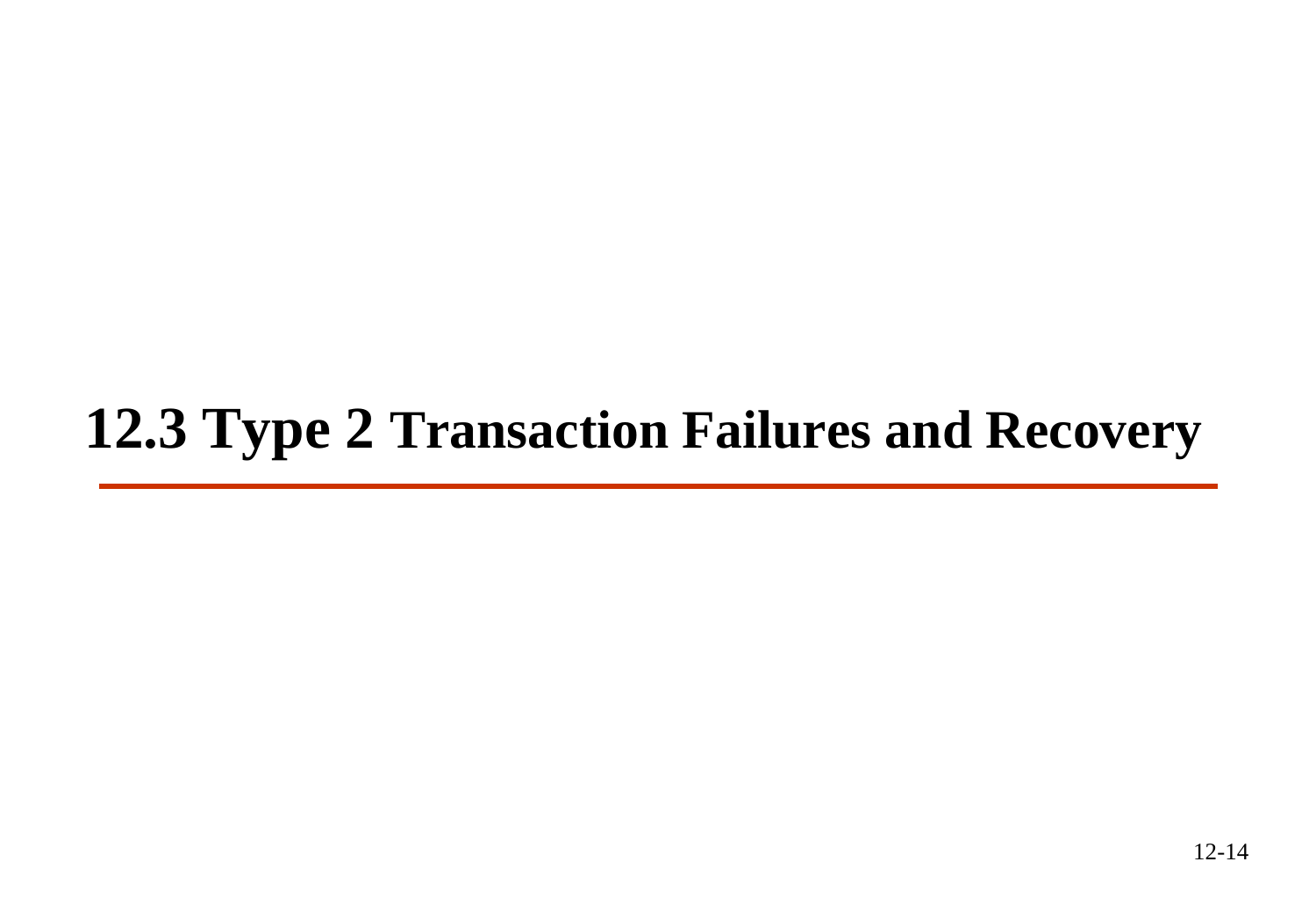#### **Transaction Failures and Recovery**

#### **Figures:** Transaction Failures:

failures caused by unplanned, abnormal program termination**.**

<e.g.> arithmetic overflow divided by zero storage protection violation log overflow...

#### ■ How to recover transaction failures?

- System force a rollback.
- the rollback is coordinated by **Recovery Manager**.
- working backward through the log
	- to undo changes (replace new value by old value)
	- until the "**BEGIN TRANSACTION"** is encountered.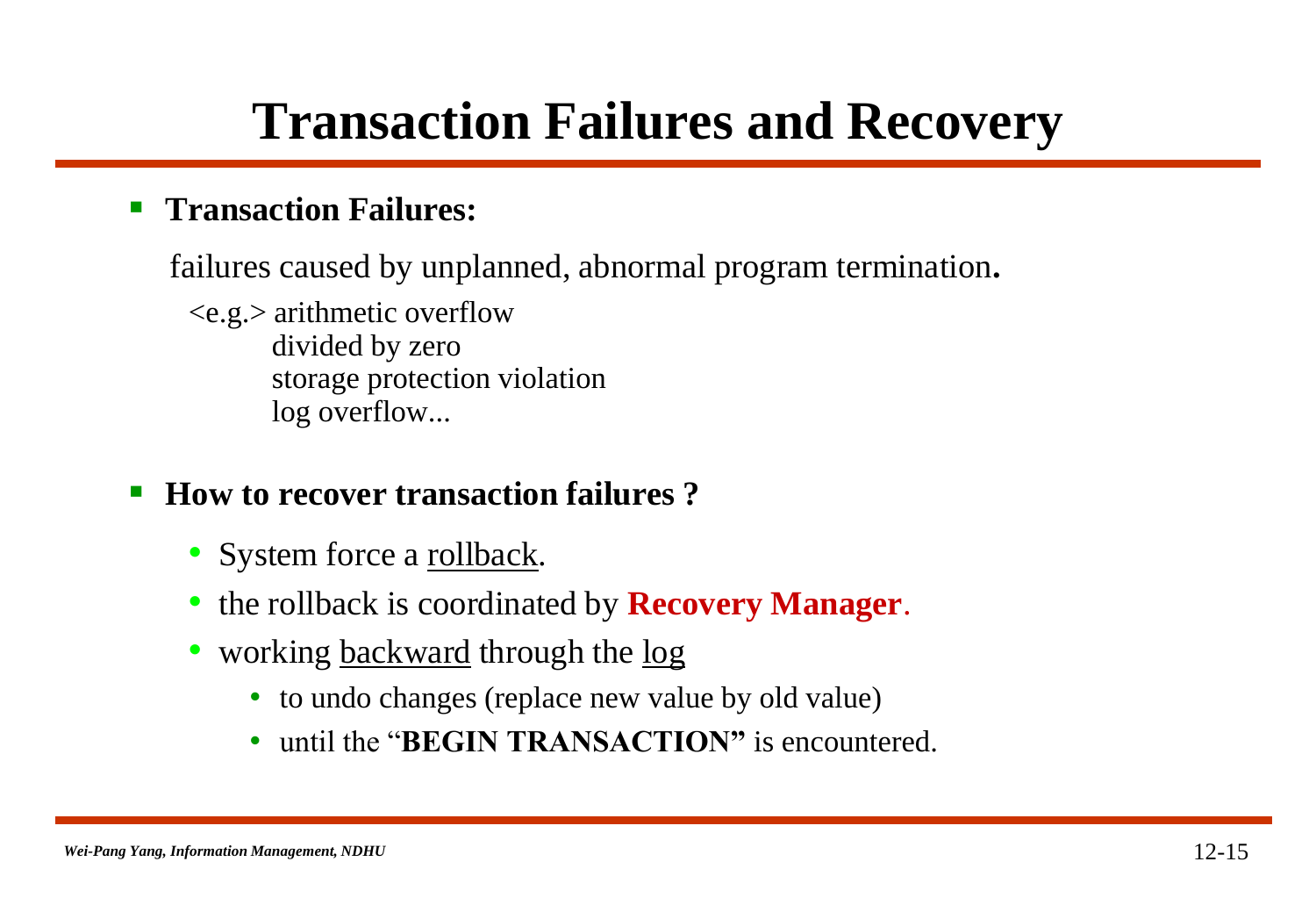### **UNDO Logic and REDO Logic**

**UNDO Logic**



=> **cause the rollback procedure to be restarted from the beginning.**

• **Idempotent Property** : [Gray '78]

**UNDO ( UNDO ( UNDO ( ...**  $(\mathbf{x})$  **) ) = UNDO ( x )** for all x

i.e. undoing a given change any number of times is the same as undoing it exactly once.

#### **REDO Logic**

**REDO (REDO (REDO**  $(\ldots(x))$ **) = REDO**  $(x)$  for all x.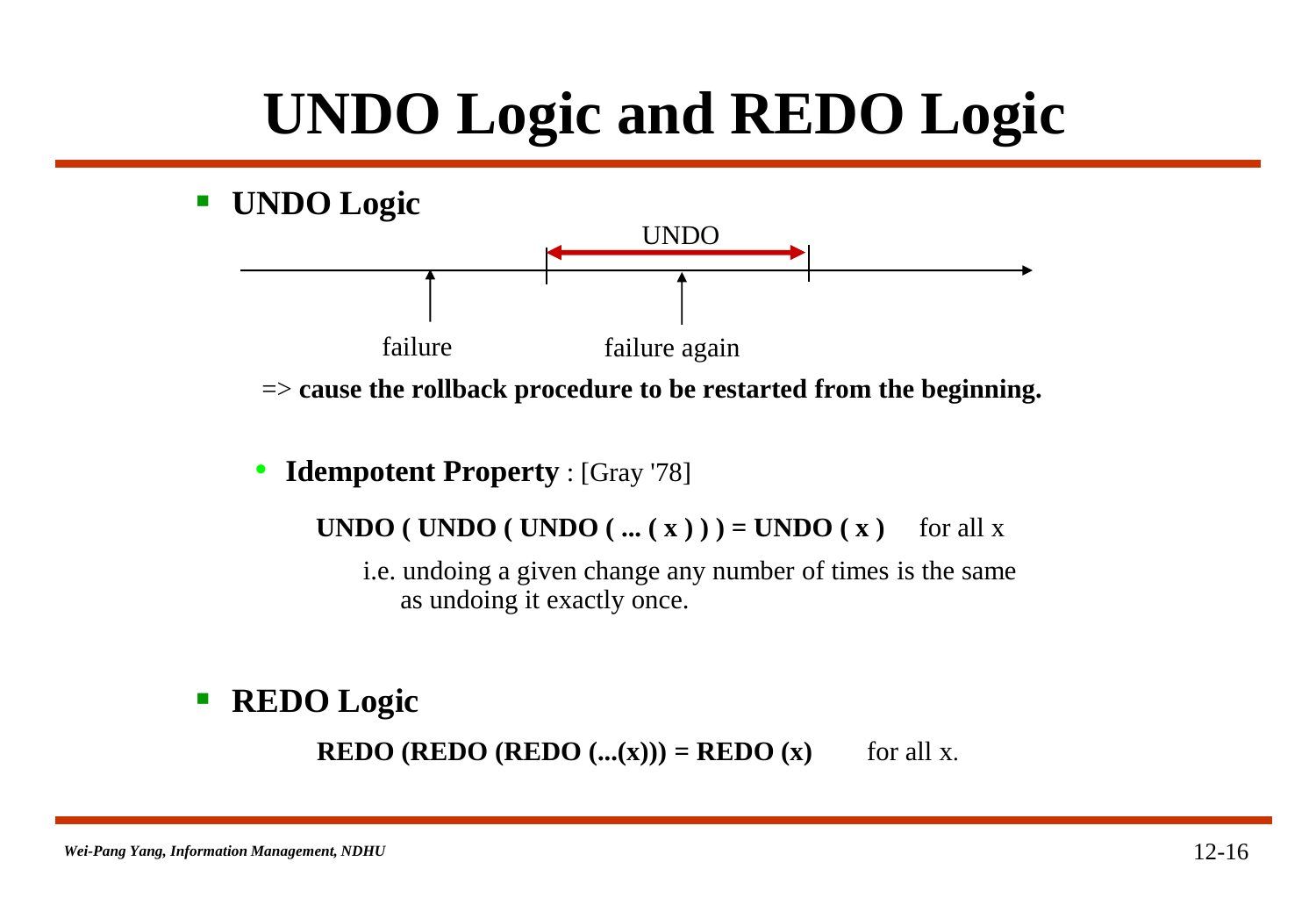### **Log**

#### **On-line log (active log) v.s. Off-line log (archive log) :**

- log data: 200 million byte/day  $\equiv \ge$  infeasible to be stored entirely on-line
- active log: stored on disk if full  $\Rightarrow$  dump to tape  $\Rightarrow$  archive log.

#### **Log Compression**

• Archive log can be compressed  $\Rightarrow$  reduce storage, and then increasing efficiency

- Log:  $100 -10$  90 r
	- 100 -10 90 cancel
- How to compress archive log ?
	- log records for transactions that failed to commit can be deleted (since they have been rolled back).
	- old values are no longer needed for the transactions that did commit (since they will never have to be undone). 只可能做 redo
	- changes can be consolidated (only the final value is kept)

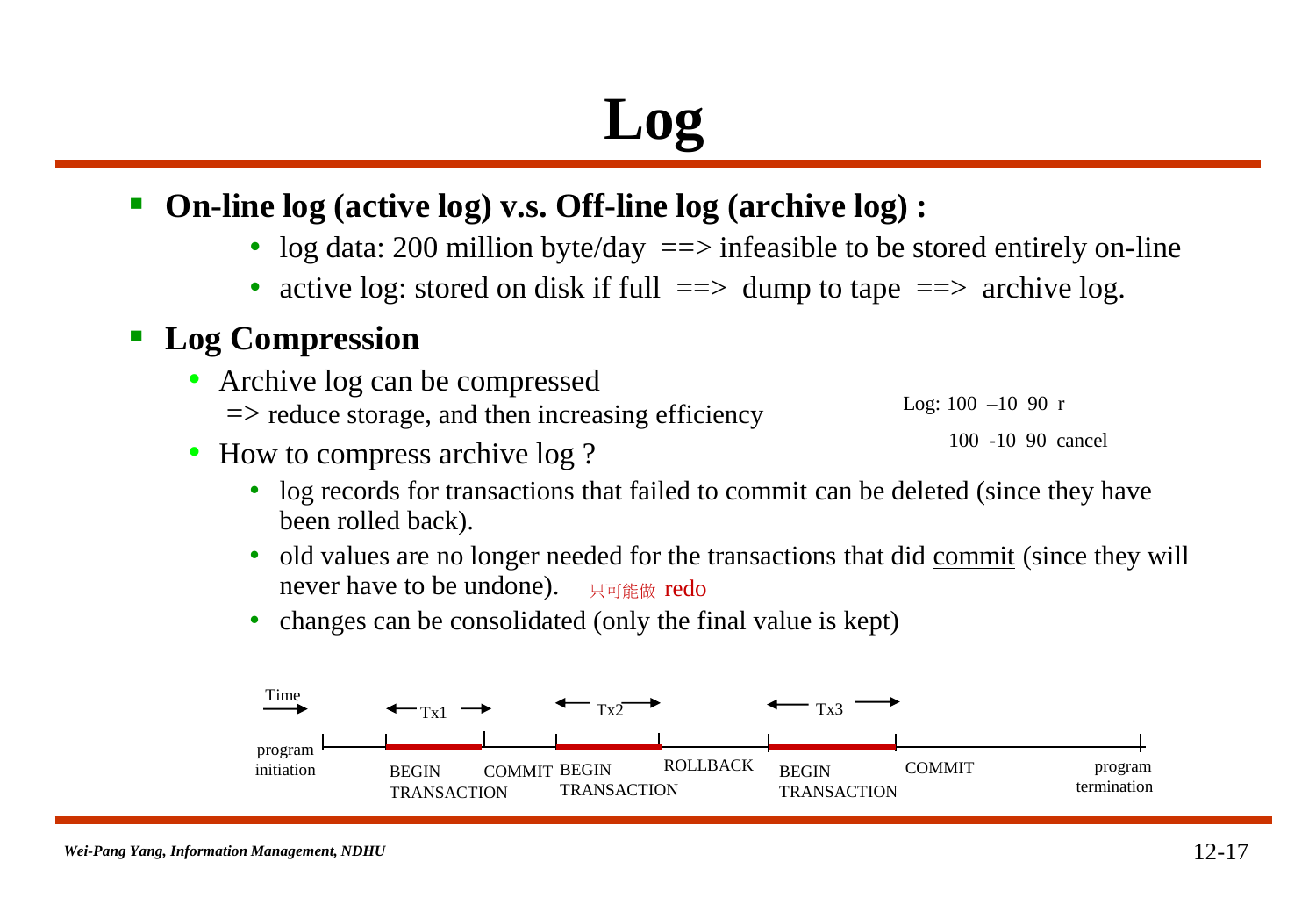### **Long Transaction**

- Transaction is unit of work, and unit of recovery.
	- Transaction should be short.

 $\Rightarrow$  reduce the amount that has to be undone.

• long transaction => subdivided into multiple transactions.

 $\langle e.g. \rangle T_1$ : Update all supplier records, S.

*. .*

 $T_{11}$ : Update all supplier records for supplier name is 'A%'.  $T_{12}$ : Update all supplier records for supplier name is 'B%'.

 $T_{1,26}$ : Update all supplier records for supplier name is 'Z%'. *.*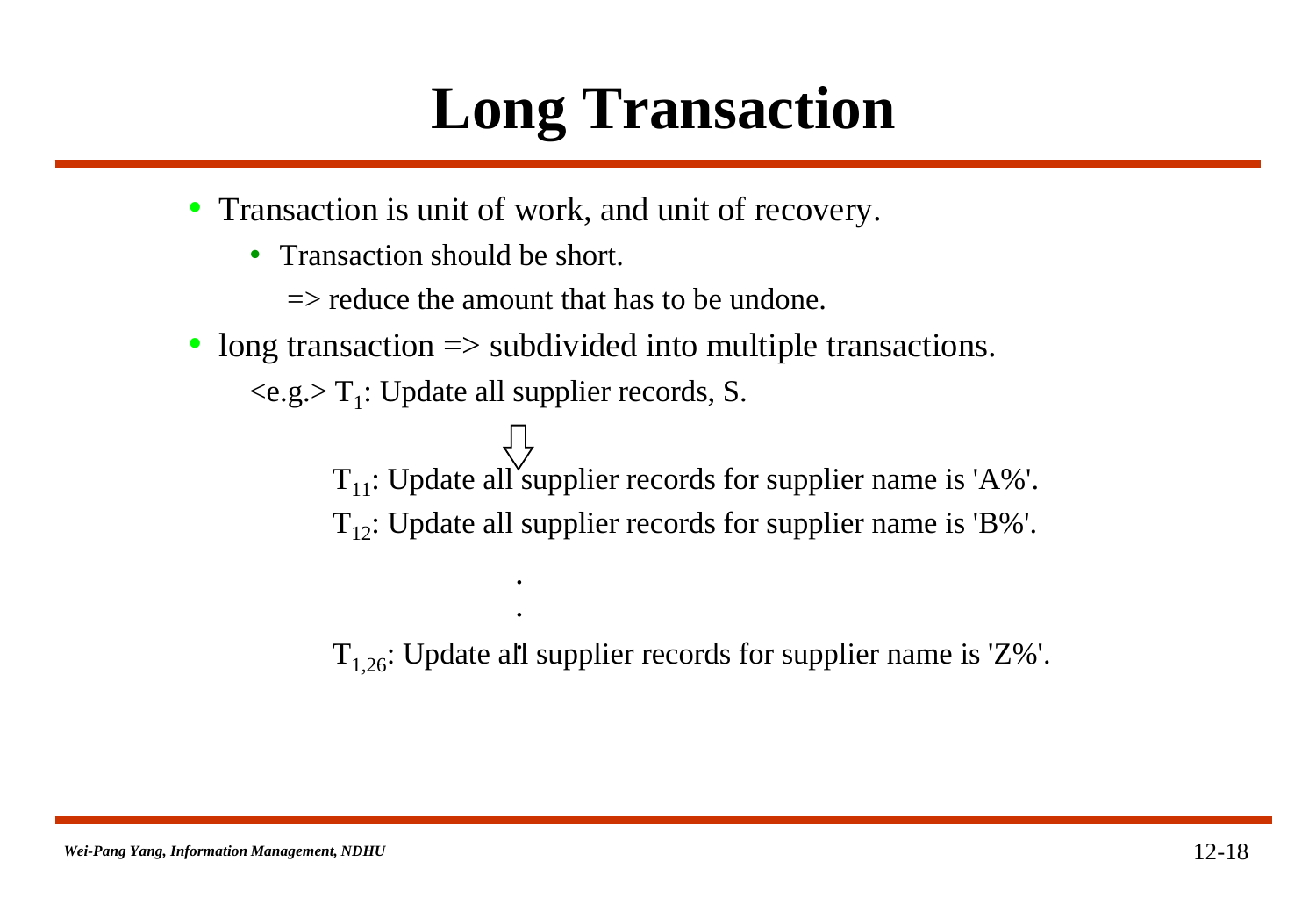### **12.4 System Failures and Recovery**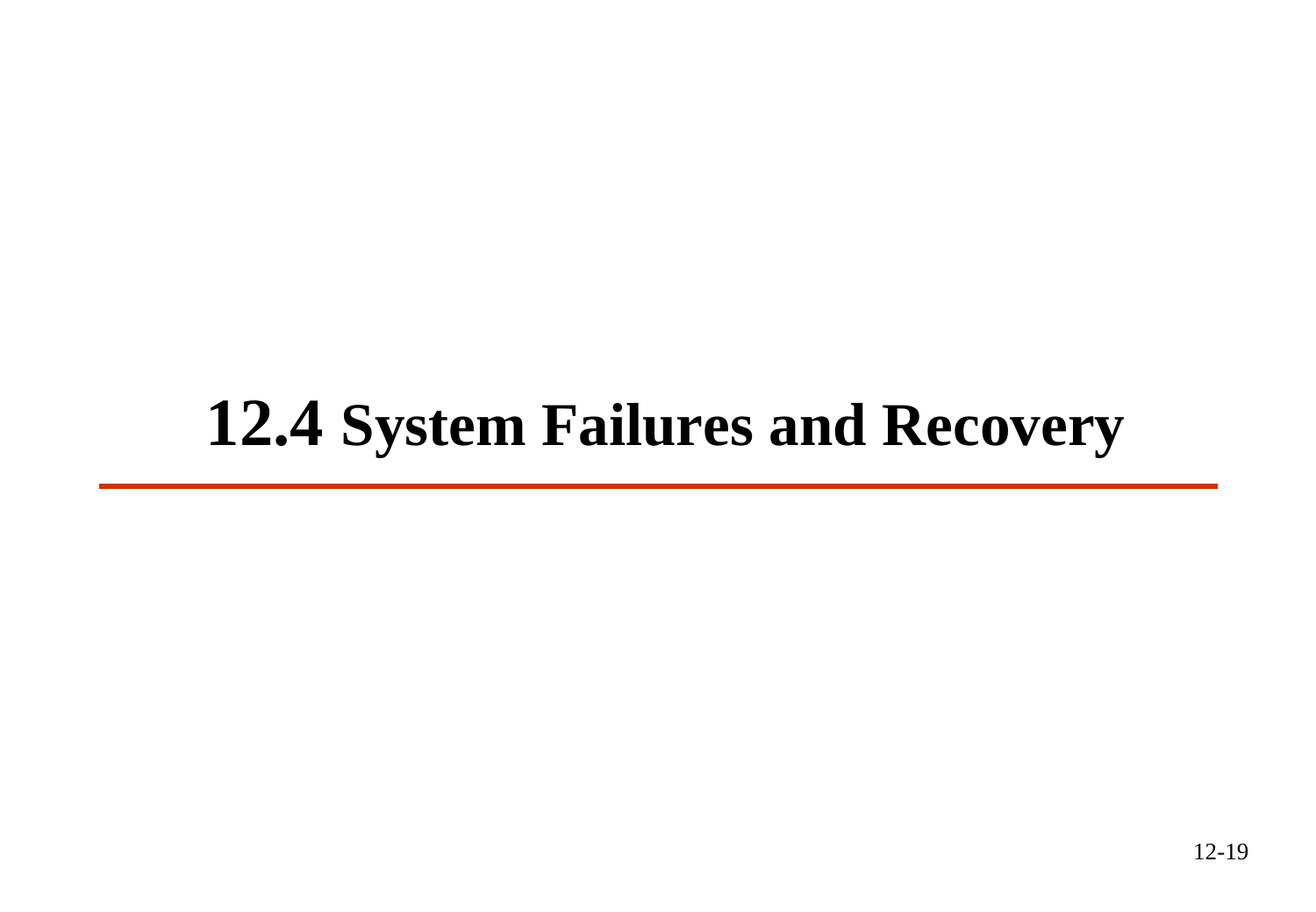#### **System Failures and Recovery**

- **Critical point : contents of main storage are lost, in particular, the database buffers are lost. e.g. CPU failure.**
- How to recover ?
	- (1) UNDO the transactions in progress at the time of failure. e.g.  $T_3, T_5$
	- (2) REDO the transactions that successfully complete but did not write to the physical disk.

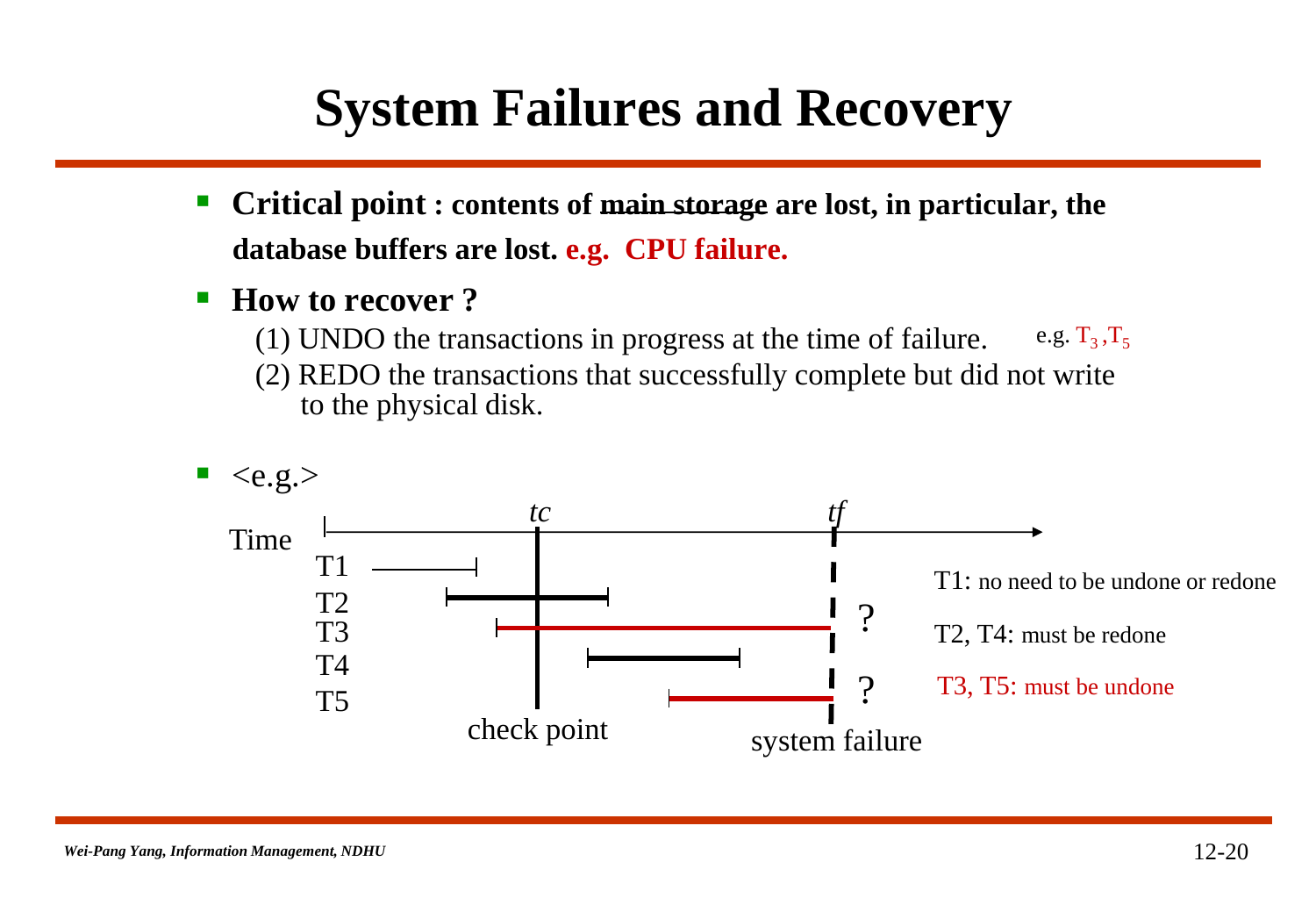#### **System Failures and Recovery**

- **How does the system know: which transaction to redo and which to undo? <1> Taking a check point:**
	- at certain prescribed intervals
	- involves:
		- (1) writing the contents of the database buffers out to the physical database. e.g. disk e.g.  $T_1$
		- (2) writing a special checkpoint record (contains a list of transactions which are in progress) e.g.  $\{T2, T3\}$  in progress



e.g.  $T_3, T_5$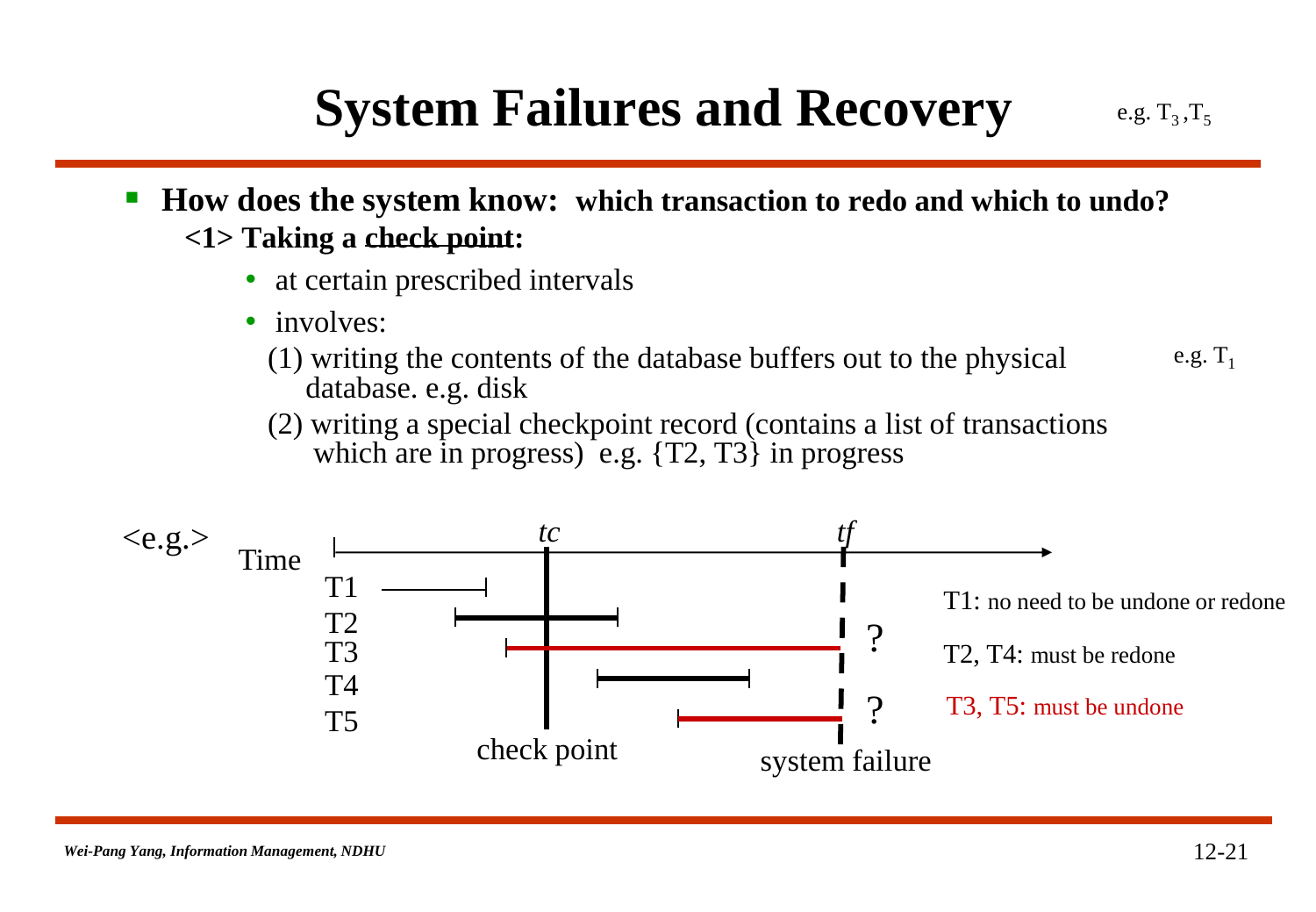#### **System Failures and Recovery (cont.)**

<2> Decide undo and redo list

Decide the undo list and redo list by the following procedure :

#### **STEP1:**

```
UNDO-list = list of transactions given in the checkpoint record = \{T2, T3\}
```
 $REDO-list = \{\}$ 

#### **STEP2:**

Search **forward** through the log, starting from the checkpoint, to the end of log:

- if a 'BEGIN TRANSACTION' is found  $\Rightarrow$  add to UNDO-list {T2, T3, T4, T5}
- if a 'COMMIT' is found  $\Rightarrow$  remove from UNDO-list to REDO-list UNDO-list  $= \{T3, T5\}$  $REDO-list = {T2, T4}$ 做一半的,要**undo** 應該已做完,不確定有無 **write to disk**

<3> Undo: System works **backward** through the log, **undoing** the UNDO-List.

<4> Redo**:** System then works **forward** through the log, **redoing** the REDO-List

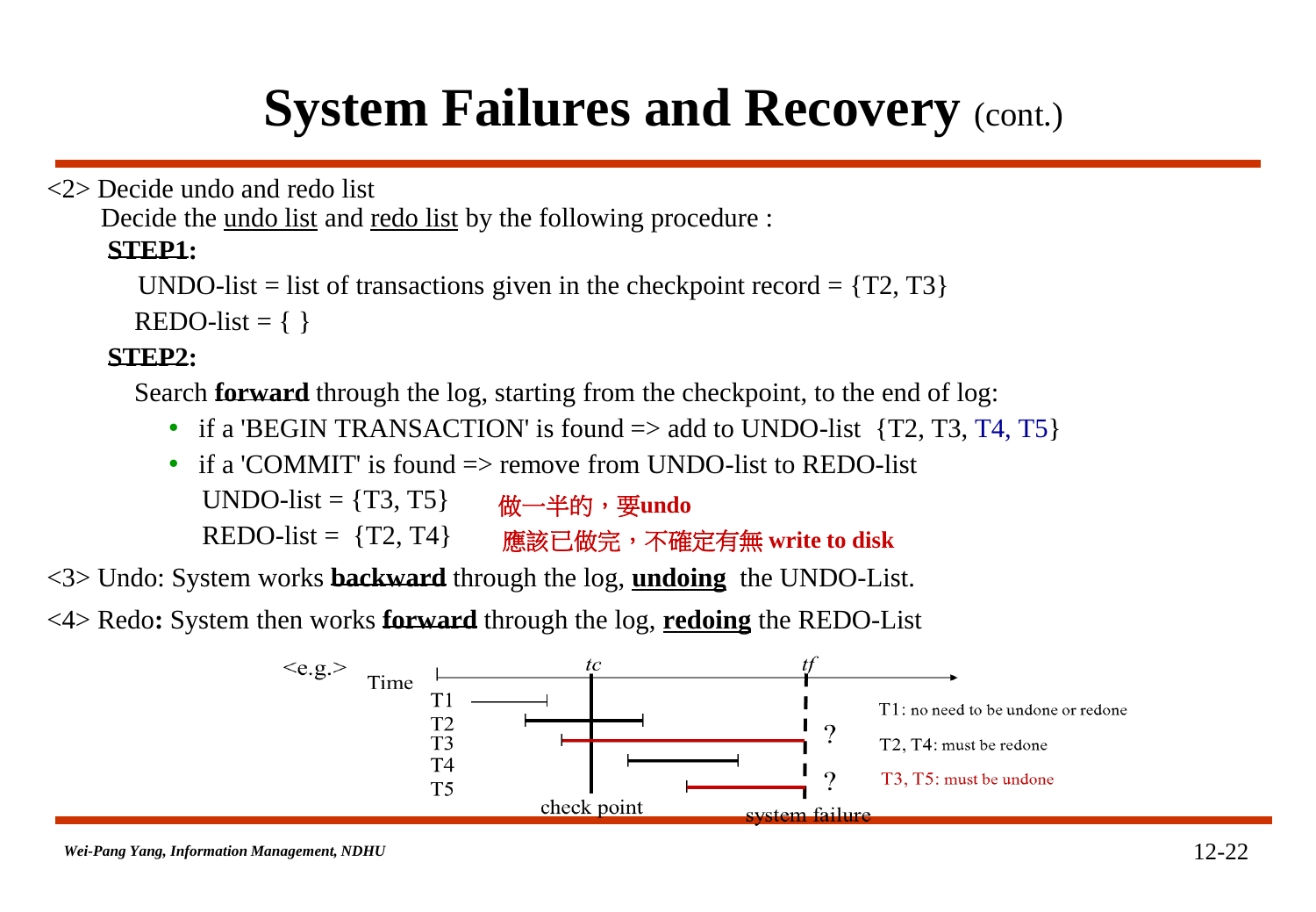### **Write-Ahead Log Protocol**

- **Write-Ahead Log Protocol (i.e. Log first protocol)**
	- **Note**: **'write a change to database**' and **'write the log record to log**' are two distinct operations
		- => **failure** may occur between them!
	- Before writing a record to physical database, the **log** record must first be written to physical log.
	- Before committing a transaction, all **log** records must first be written to physical log.

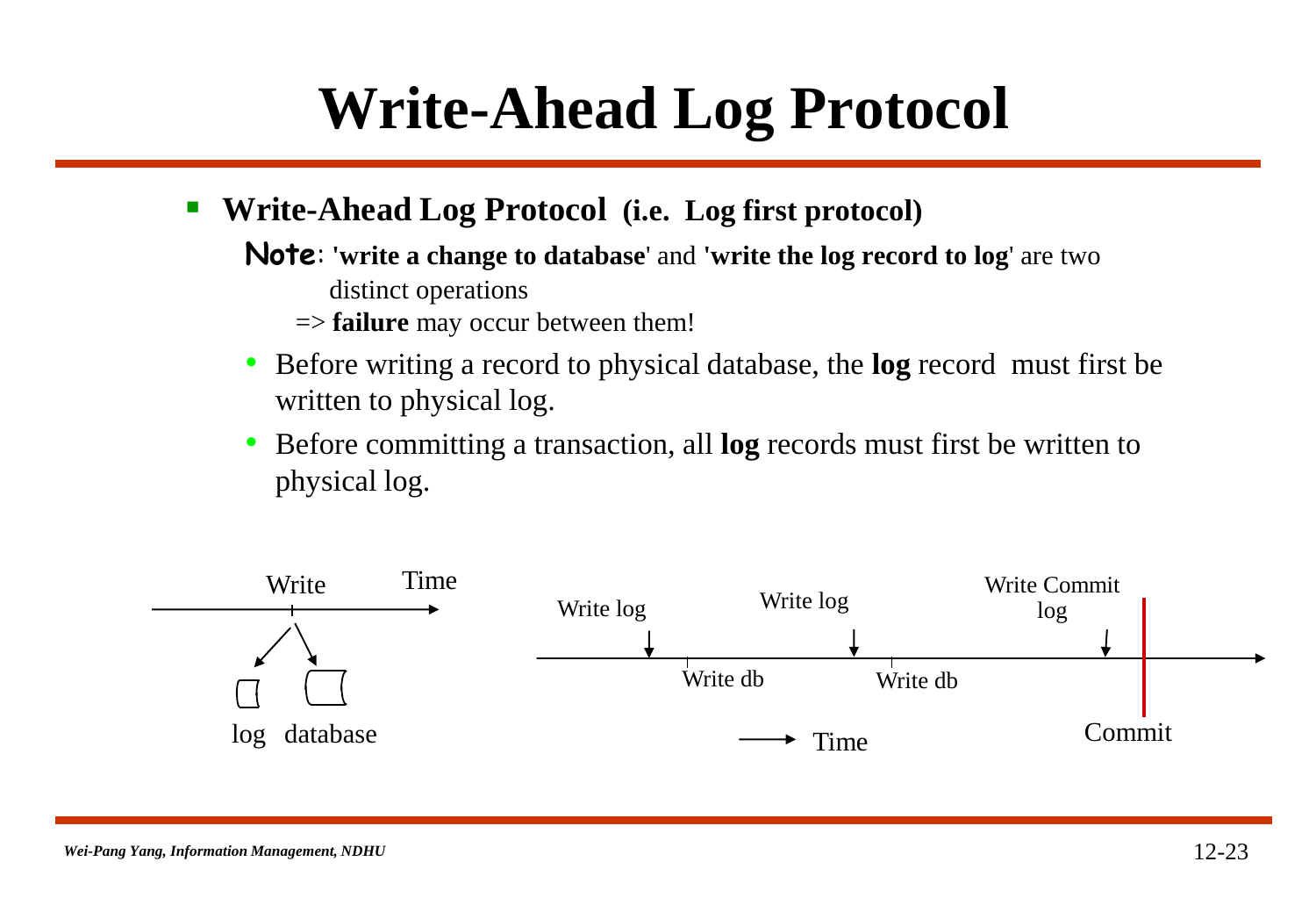### **Write-Ahead Log Protocol** (cont.)

**Why log need to write ahead?** (Think!)

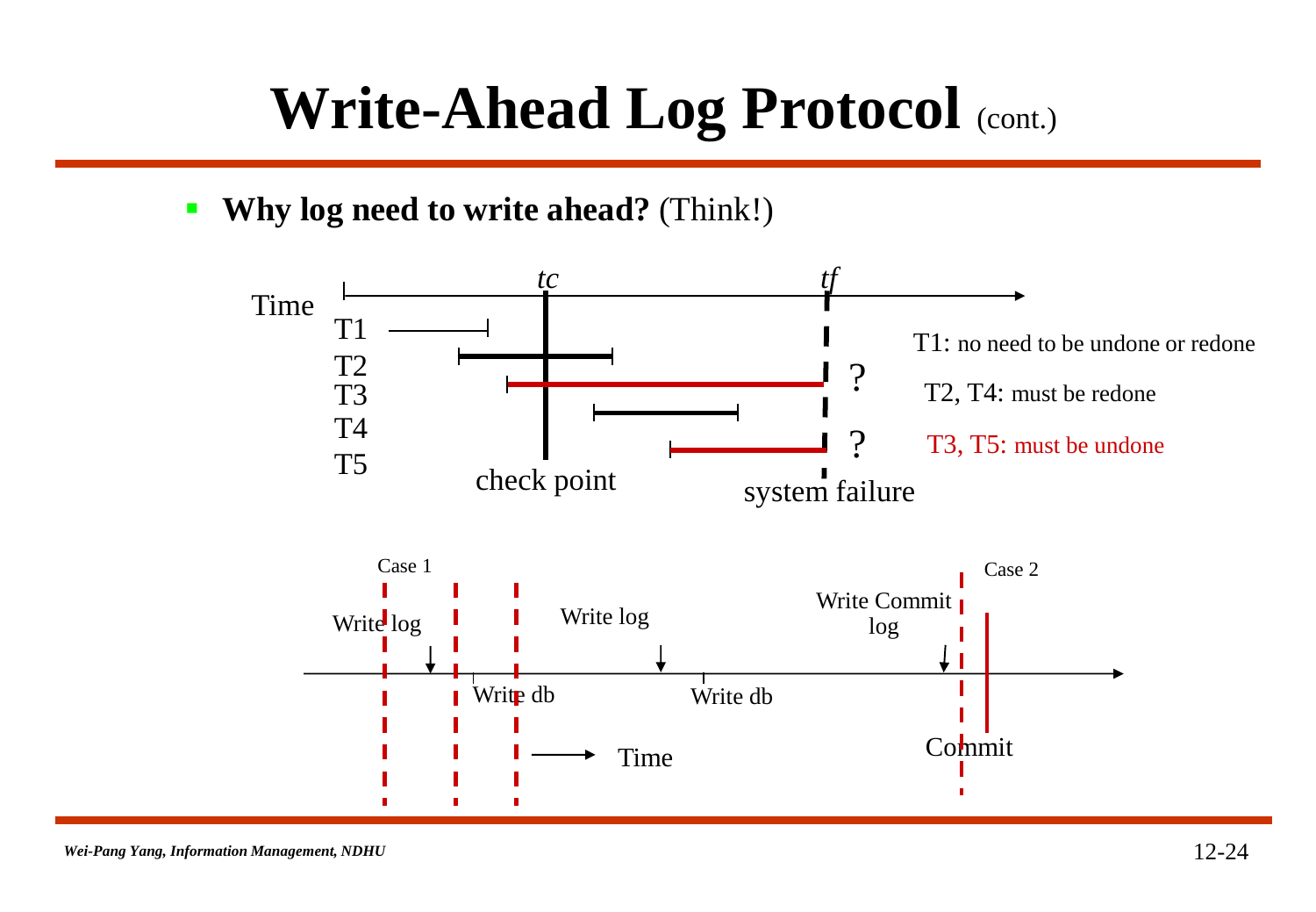### **12.5 Media Failures and Recovery**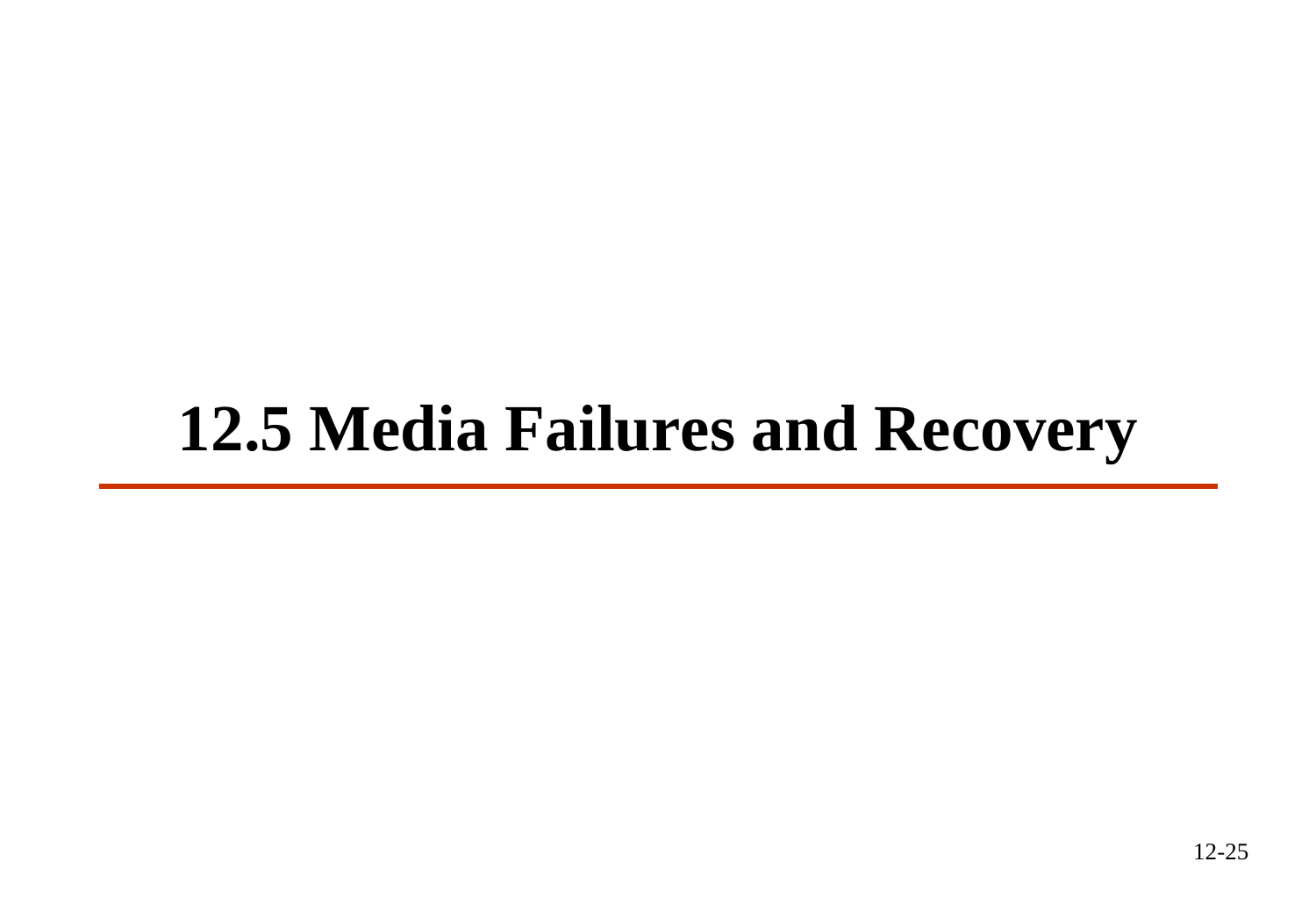### **Types of Transaction Failure**

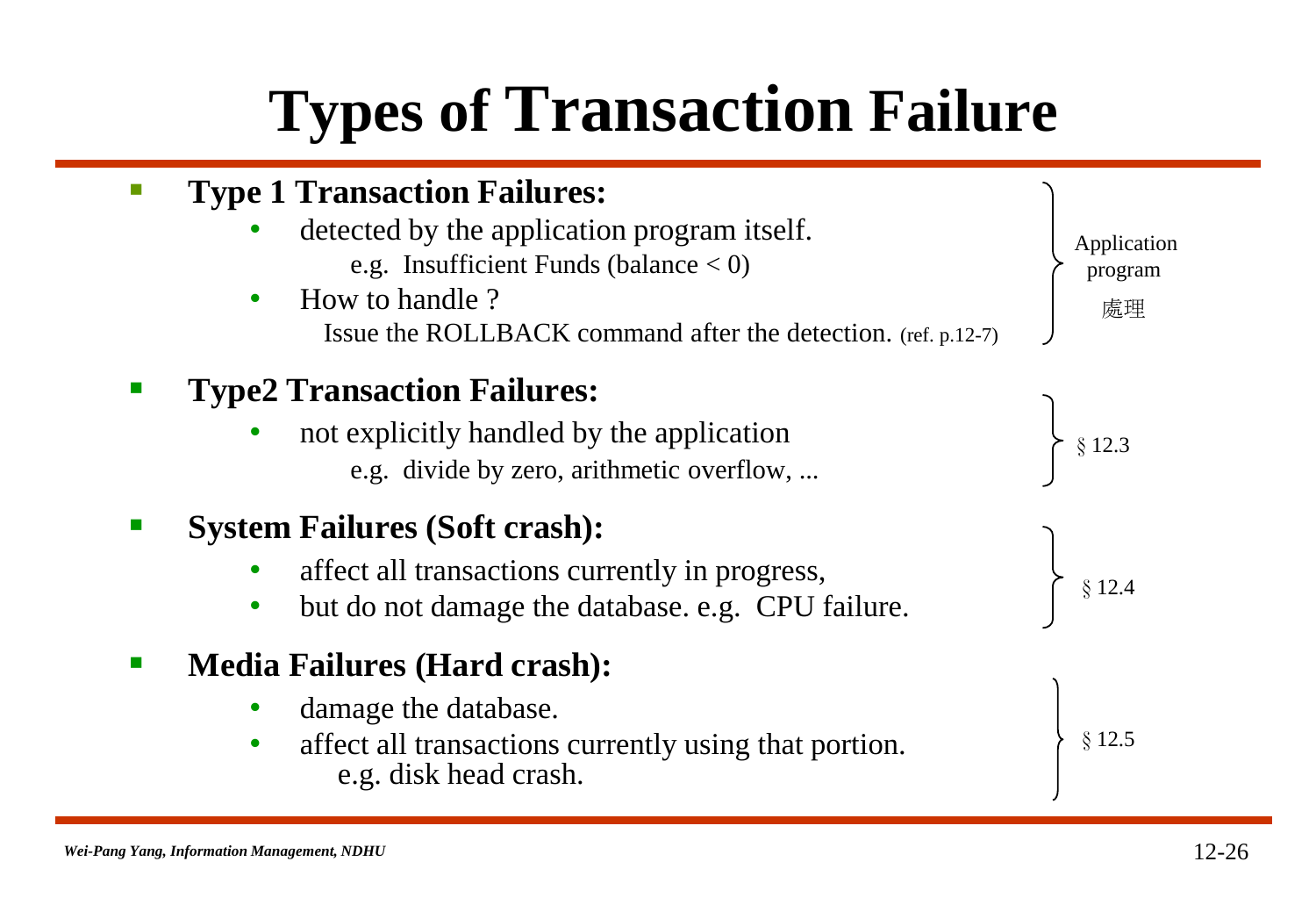### **Media Failures and Recovery**

#### **Critical point:**

Some portion of the **secondary storage** is damaged.

#### **How to recover?**

- (1) load the database to new device from the most recent **archive copy** (old DB.)
- (2) use the log (both active and archive) to **redo** all the transactions that are completed since that dump was taken.

#### *Note:* Assume **log** dose not fail. (Duplex log to avoid log failure.)